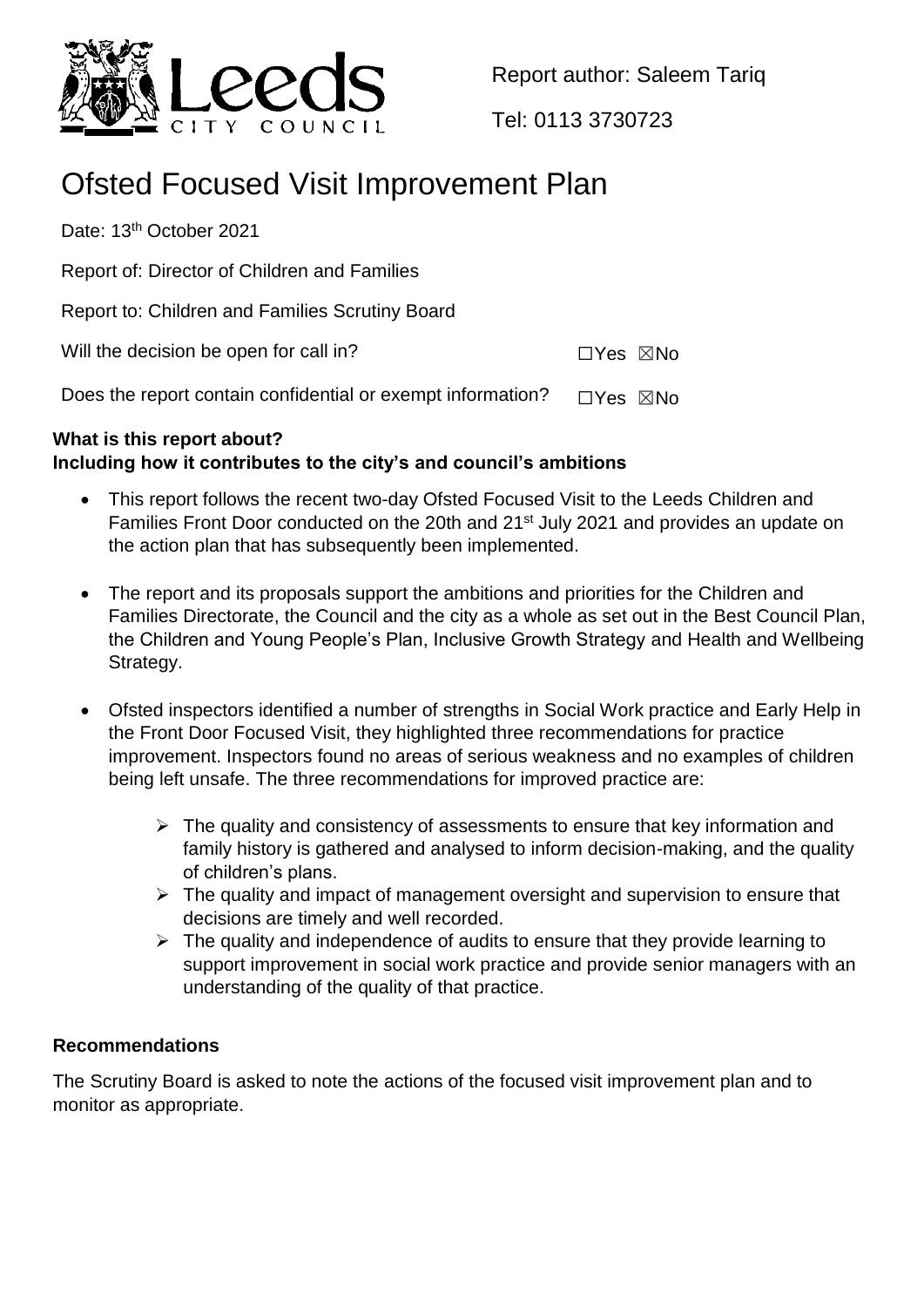#### **Why is the proposal being put forward?**

- 1. Scrutiny was provided with an update by the Director of Children and Families on 15<sup>th</sup> September 2021 on the findings from the recent two-day Ofsted Focused Visit to Leeds Children and Families Front Door conducted on the 20th and 21st July 2021.
- 2. Scrutiny has requested verbal feedback on progress of the action plan at each Scrutiny Board. This report provides detailed information on the action plan.
- 3. Inspectors found no areas of serious weakness but highlighted three areas for improved practice which are addressed in the action plan:
	- A. The quality and consistency of assessments to ensure that key information and family history is gathered and analysed to inform decision-making, and the quality of children's plans.
	- B. The quality and impact of management oversight and supervision to ensure that decisions are timely and well recorded.
	- C. The quality and independence of audits to ensure that they provide learning to support improvement in social work practice and provide senior managers with an understanding of the quality of that practice.
- 4. Inspectors noted that where a child may be at risk of significant harm, strategy meetings are taking place but that less than half of all strategy meetings are attended by the three key safeguarding partners (Leeds City Council, the NHS and West Yorkshire Police).
- 5. To address the three recommendations A-C above, to improve the timeliness of contacts at the front door and to improve the inclusion of partners at all strategy discussions an action plan is now in place.
- 6. The action plan includes a daily strategy discussion escalation process to ensure that any individual challenges are highlighted and addressed as a matter of urgency to enable attendance by all the three key partners. Additional resource has been identified to support full attendance by all three partners and multi-agency process mapping will take place during September to enable the strategic partnership to fully understand any ongoing barriers and to address these as a matter of priority.
- 7. The multi-agency weekly referral review meeting is monitoring the attendance and quality of strategy discussions and has noted improvements since the Focused Visit. Single agency and multi-agency performance management and quality assurance activity has been enhanced to provide additional scrutiny and progress and an action plan is in place for the Duty and Advice Team that includes a focus on timeliness and ensuring that all conversations are comprehensively recorded.
- 8. All strategy discussions are audited on a weekly basis by service managers in the area social work teams and any issues are addressed with team managers and partners as appropriate.
- 9. In response to recommendation A- the consistency and quality of assessments. The training and development offer for social workers and social work managers has been reviewed and enhanced by a program of learning, focusing on assessment skills, report writing and decision making. In addition, a new action learning program has been developed for team managers to support consistency in audit, supervision, and planning. The program will be based on an action learning model and will include several sessions that will support ongoing learning and reflection. Furthermore, the principle social worker will be facilitating several practice forums for social workers to assist their development in key practice areas.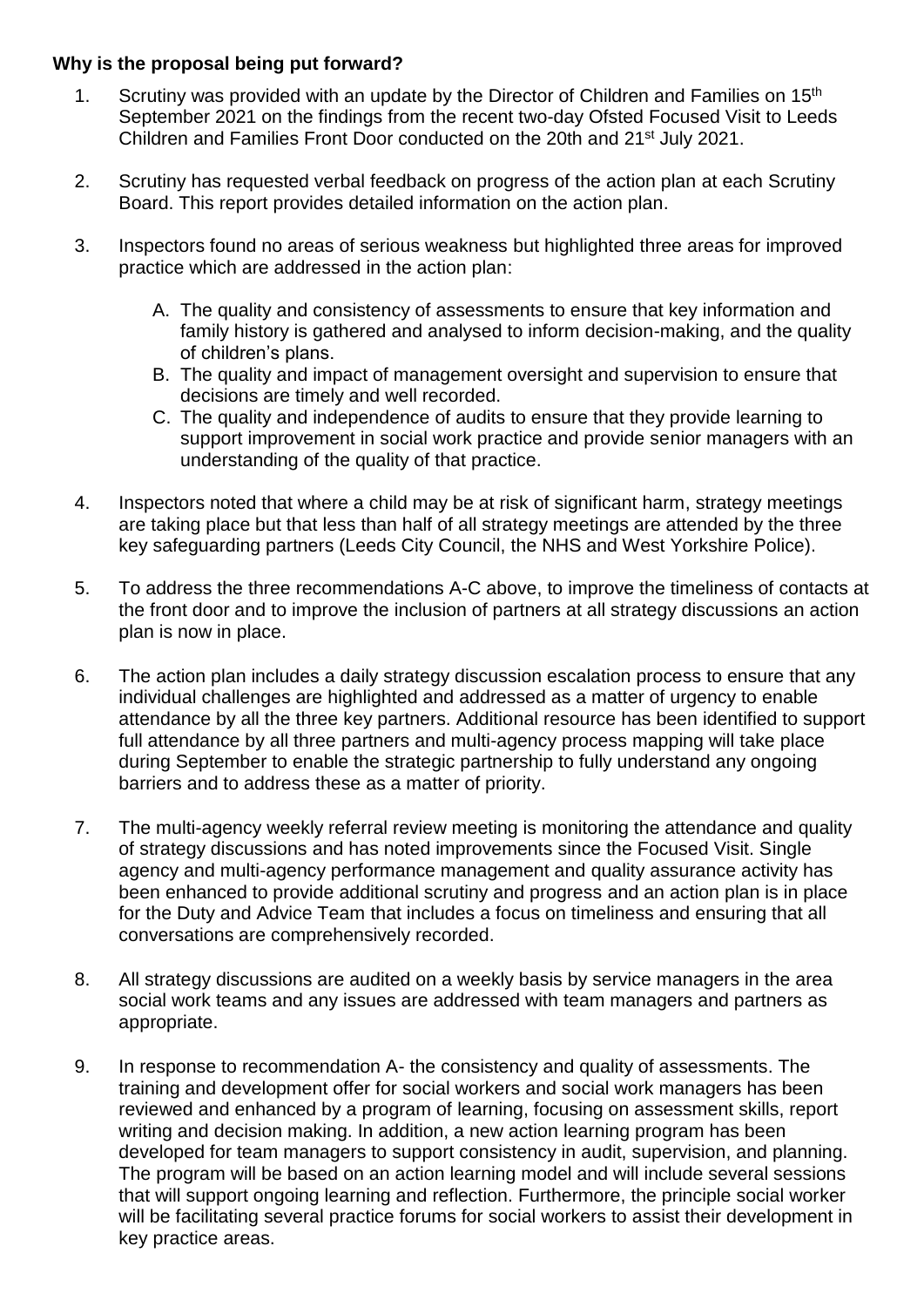- 10. In response to recommendation B- the quality and impact of management oversight and supervision. An additional session (on a rolling program) will be provided for all team managers focusing on the recording of reflective supervision. A comprehensive training program of supervision is already in place and will be enhanced by this element. All team managers will receive an observation of their supervision by their line manager, feedback will support their learning needs moving forward.
- 11. An action plan has been established at Duty and Advice which ensures all contacts to the front door are reviewed if they do not have an outcome recorded within 24 hours. All decisions will be recorded immediately by team managers to evidence line of sight, rationale and decision making.
- 12. In response to recommendation C-the quality and independence of audits. The social care quality assurance framework has already been reviewed and actions have been taken to strengthen the cross auditing of work across teams and the moderation of audits. Both new processes begin in October 2021. In addition, a quarterly audit report has been developed which will provide senior managers with an understanding of the quality of practice across social care.
- 13. The covid pandemic has had a significant impact on the health and well-being of social work practitioners and managers in Leeds. Working from home has compromised the opportunities for face-to-face discussion, reflection and learning for the last 18 months since the pandemic began, thus impacting on the consistency of practice. To mitigate the impact of the pandemic the service is working at pace to ensure social work teams have access to office space for at least 50% of the working week. This will include access to collaboration spaces and spaces to meet with children and families in the community. Resumption of face-to-face team meetings and supervisions are being made a priority.
- 14. The duty and advice team have worked from home during the entirety of the pandemic, the social work practitioners operate as a part of a multiagency group of professionals ordinarily collocated in Merrion House. Relationships between partners at the front door have been built over years of face-to-face engagement; good outcomes for children and families rely on those relationships. As part of the action plan the duty and advice team will return to be based at Merrion House.
- 15. Progress against the improvement plan will be closely monitored by the social care senior leadership team. The Chief Officer for social work is leading a two weekly meeting to review the plan which is attended by relevant officers. In addition, the Director of Children and Families is chairing a Recovery Board which will oversee and monitor progress on the plan.

### 16. **What impact will this proposal have?**

| <b>Wards Affected:</b>            |              |     |
|-----------------------------------|--------------|-----|
| Have ward members been consulted? | $\sqcap$ Yes | ⊠No |

#### **What consultation and engagement has taken place?**

17 The Children and Families directorate undertakes regular day to day consultation and more formal focused consultation and engagement activity with a range of children, young people and families.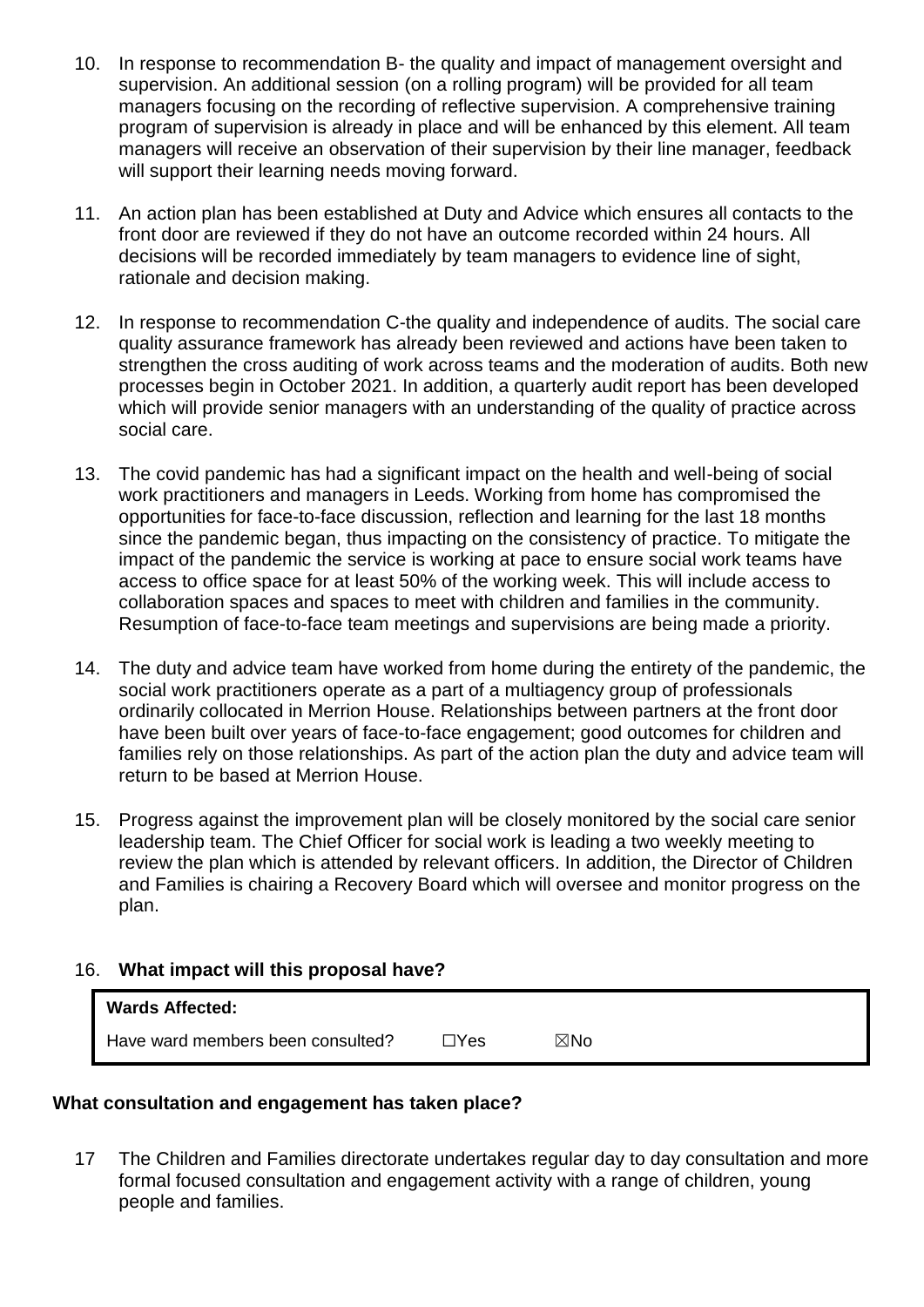- 18 The directorate has an active Voice and Influence team who facilitate and enable the voice of children and families to shape and influence service delivery and development.
- 19 The directorate has developed a 'Let's Talk' programme that has enabled families with lived experience of the directorate and its services to shape and influence services in the here and now and in planning for the future.

#### **What are the resource implications?**

20 There are no resource implications, the Children and Families directorate will implement the Focused Visit Improvement Action Plan with its existing resource,

#### **What are the legal implications?**

21 The Children and Families Social Work Service has a range of statutory functions, the Improvement Action Plan will ensure that legal duties and responsibilities are fulfilled through the delivery of consistent high-quality child and family led practice and services.

#### **What are the key risks and how are they being managed?**

22 The key risk is inconsistency in practice and service delivery that may result in poorer outcomes for children and families. The directorate has developed an Improvement Action Plan. Progress against the Improvement Action Plan will be closely monitored by the Children and Families Senior Leadership Team through its performance management and quality assurance framework and newly established Recovery Board.

#### **Does this proposal support the council's 3 Key Pillars?**

 $\boxtimes$ Inclusive Growth  $\boxtimes$ Health and Wellbeing  $\boxtimes$ Climate Emergency

23 This report and its proposals support the ambitions and priorities for the Children and Families Directorate, the Council and the city as a whole as set out in the Best Council Plan, the Children and Young People's Plan, Inclusive Growth Strategy, Health and Wellbeing Strategy, Climate Emergency and 'Thrive' Poverty Strategy.

#### **Options, timescales and measuring success**

#### **a) What other options were considered?**

24 The Children and Families Directorate have developed and implemented a Focused Visit Improvement Action Plan, this was felt to be the best option to address the recommendations from Ofsted, the plan will be monitored through directorate's existing performance management and quality assurance framework and newly established Recovery Board.

#### **b) How will success be measured?**

25 As above, progress against the Children and Families Focused Visit Action Plan will be monitored by the Senior Leadership Team through the directorate's existing performance management and quality assurance framework and the newly established Recovery Board.

#### **c) What is the timetable for implementation?**

26 The directorate has taken immediate steps to action the recommendations from Ofsted.